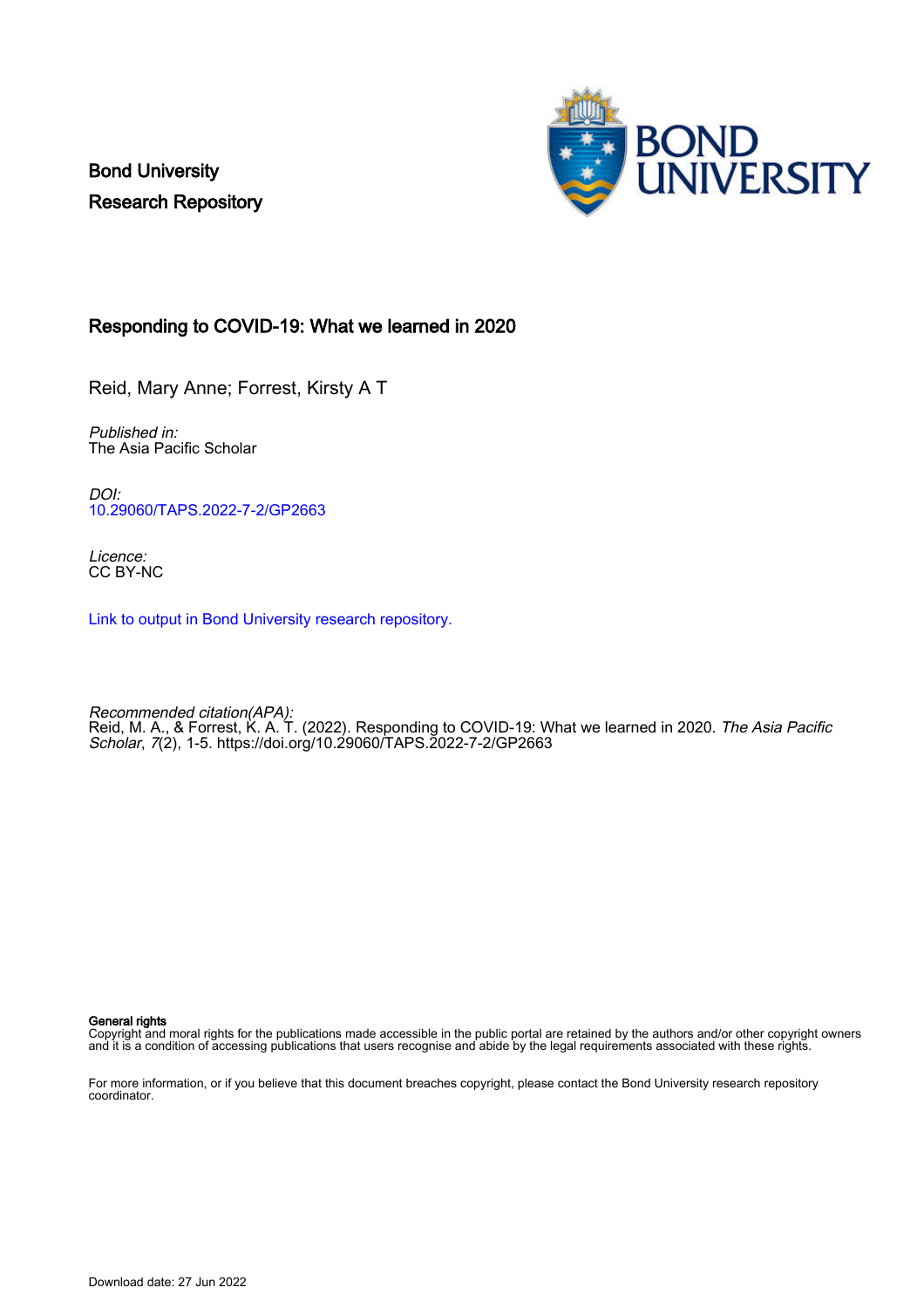

# GLOBAL PERSPECTIVES

Check for updates

Submitted: 30 July 2021 Accepted: 4 October 2021 Published online: 5 April, TAPS 2022, 7(2), 1-5 https://doi.org/10.29060/TAPS

# Responding to COVID-19: What we learned in 2020

# Mary Anne Reid<sup>1</sup> & Kirsty Forrest<sup>2</sup>

*<sup>1</sup>Senior Policy Officer, Medical Deans Australia and New Zealand, Australia; <sup>2</sup>Dean of Medicine, Faculty of Health Sciences and Medicine, Bond University, Australia*

#### **Abstract**

**Introduction:** This article summarises a report published in July 2021 by Medical Deans Australia and New Zealand (Medical Deans), the peak body representing the 23 medical programs in Australia and New Zealand. It explores how medical schools responded to the early impacts of COVID-19 in 2020, and how they might build on some of the changes to achieve fundamental improvements in medical education in Australia and New Zealand.

**Methods:** The Medical Deans report was based on: Responses to a survey midway through 2020 of its member schools about their experiences during the initial lockdowns; the contributions of presenters at the Medical Deans 2020 Annual Conference; subsequent discussions among communities of practice.

**Results:** Innovations introduced in response to the pandemic, included greater equity of learning opportunities across geographical locations; health services taking more responsibility for clinical placements; greater emphasis on competencies and less on clinical rotations in specific disciplines; strong collaboration between medical schools, and with providers in the medical training and research pipeline. Challenges include balancing the benefits of online learning with the need for human connection and a chronic lack of clinical training opportunities in community-based care.

**Conclusion:** While the impact of the pandemic on medical education and training was costly for all involved – both financially and personally – the scale of disruption provided a unique opportunity for step change. To fully realise this potential moving forward, medical schools will need to work in partnership with all those involved: students, health services, prevocational training, specialist colleges, regulators and governments.

#### Practice Highlights

- Equity of learning opportunities across rural, regional and urban locations using digital technology.
- **Enhanced learning outcomes through a blend of remote and face-to-face teaching and assessment.**
- Shared responsibility for medical students' clinical placements as an essential part of the health system.
- More emphasis on student competencies and less on clinical rotations in specific disciplines.
- Strong collaboration between medical schools and across the training pipeline.

#### I. INTRODUCTION

Medical schools in Australia and New Zealand graduated close to the anticipated number of new doctors (3,800) at the end of 2020 – a significant feat given the size and number of shockwaves sent through the sector by the pandemic. Despite the immense stress COVID-19 placed on the sector, it was also the catalyst for significant innovation.

This article summarises the findings of a report published in July 2021 by the peak body representing the 23

medical schools in the two countries, Medical Deans Australia and New Zealand (Medical Deans). The report, *Changing for good: What we learned in 2020* (Medical Deans Australia and New Zealand, 2021a), explored those innovations which occurred during the pandemic that medical schools want to retain and build on in the future. It also identified some critical gaps and problems highlighted by the pandemic that must be addressed moving forward.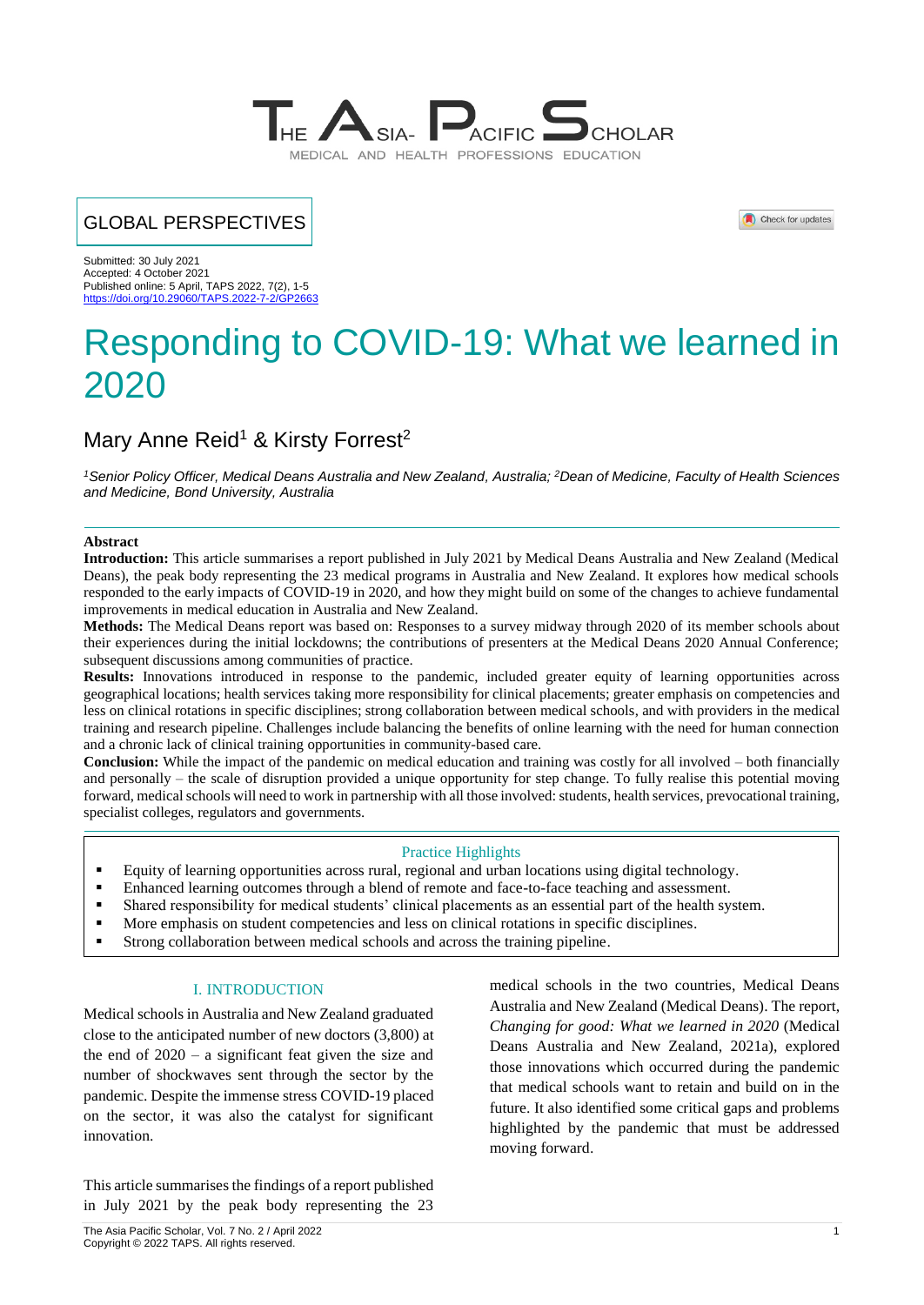#### II. METHODS

The report was authored on the basis of: responses to a survey run by Medical Deans Australia and New Zealand (MDANZ) midway through 2020; the contributions of presenters at the Medical Deans' 2020 Annual Conference; subsequent discussions among Medical Deans' communities of practice.

Where quotes are attributed to a particular person, they are drawn largely from the Annual Conference. Where quotes are attributed to a medical school rather than a person, they are drawn from the Medical Deans survey.

### III. RESULTS

#### *A. Innovation through Online Learning*

As campuses closed early in 2020, schools employed a combination of pre-recorded sessions and interactive online lessons to deliver much of the non-clinical, and a small part of the clinical, medical curriculum to students. This created a sense of unity amongst students in different geographical locations as they all accessed the same lessons online – reducing disparities sometimes faced by those in regional and rural areas.

• *University of Auckland***:** *We have done much more synchronous learning across sites – we have eight sites in each clinical year across the north island - and we're going to keep that.*

• *University of Newcastle*: *We've found that the expert facilitating a learning session can now be based anywhere and it works well.*

• *University of New South Wales*: *We have students at five metro hospitals and at least five rural ones, plus those in GP placements, who can now join each other in learning activities online. Prior to this, the rural students often felt left out of tutorials and activities that the metro students could get to.*

The move out of the lecture theatre also allowed more flexibility for students in accessing lessons and interactivity, through online chat functions, and encouraged the use of advanced digital learning platforms. Small group tutorials used online tools to imitate some aspects of face-to-face clinical teaching and assessment, for example, Zoom rooms for interactions with actors or Objective Structured Clinical Examinations (OSCES).

• *Sydney: The live Zoom component of the flipped classroom, with two experts (one monitoring chat), has proven very interactive and popular compared to a large lecture theatre. It also allows for more polling, which the students enjoy. With a cohort of 270, we saw increases from an average of 60-80 participants [25%] in lecture theatre mode to up to 210 participants on Zoom [75%].*

However, there were also significant problems associated with delivering so much of the curriculum remotely. Online fatigue and the loss by students of a human connection with their peers and teachers was extremely stressful for many, particularly for international students, some of whom were far away from home for the first time. Another cohort at a particular disadvantage were the first-year students who did not get the chance to attend their university campus or make friends in this new phase of their life before the COVID lockdown.

Another issue for students was that access to adequate technology and learning space offsite was not always adequate, despite schools' best efforts.

"The presumption in delivering medical training online is that all students have equal access to the technology, and that presumption is not correct," said Professor John Fraser, University of Auckland's Executive Dean of Medicine and Health Sciences. "Technology comes at a cost and not all students have enough resources to meet their technological needs. Also, the idea that each student has a space of their own to do their online learning is not always the case."

Finally, medicine uses a very hands-on, apprentice-based educational approach, and there was only so much that could be done remotely.

Professor Fraser "There is so much subtlety in the way you learn in a clinical environment that it cannot be properly replicated online."

The future of medical education lies in developing and refining the optimal blend of face-to-face and remote learning and assessment. Getting the balance right will be an ongoing priority for medical schools. By comparing approaches, medical schools have the best chance to determine the optimum mix of remote learning for their individual medical programs. This will be a continuing focus for medical schools, through the Medical Deans' Medical Education Collaborative Committee (MECC). The University of Notre Dame Australia's Dean of Medicine, Gervase Chaney, told the 2020 MDANZ Annual Conference that there was an opportunity to implement long-lasting change: "I think we've learned that if we are going to get value, we're not going to be bringing our students on to campus four or five days every week. We'll be looking at a more flexible learning approach and they can still be doing some clinical skills training – like the history-taking over Zoom or other online platforms. It's a case of how we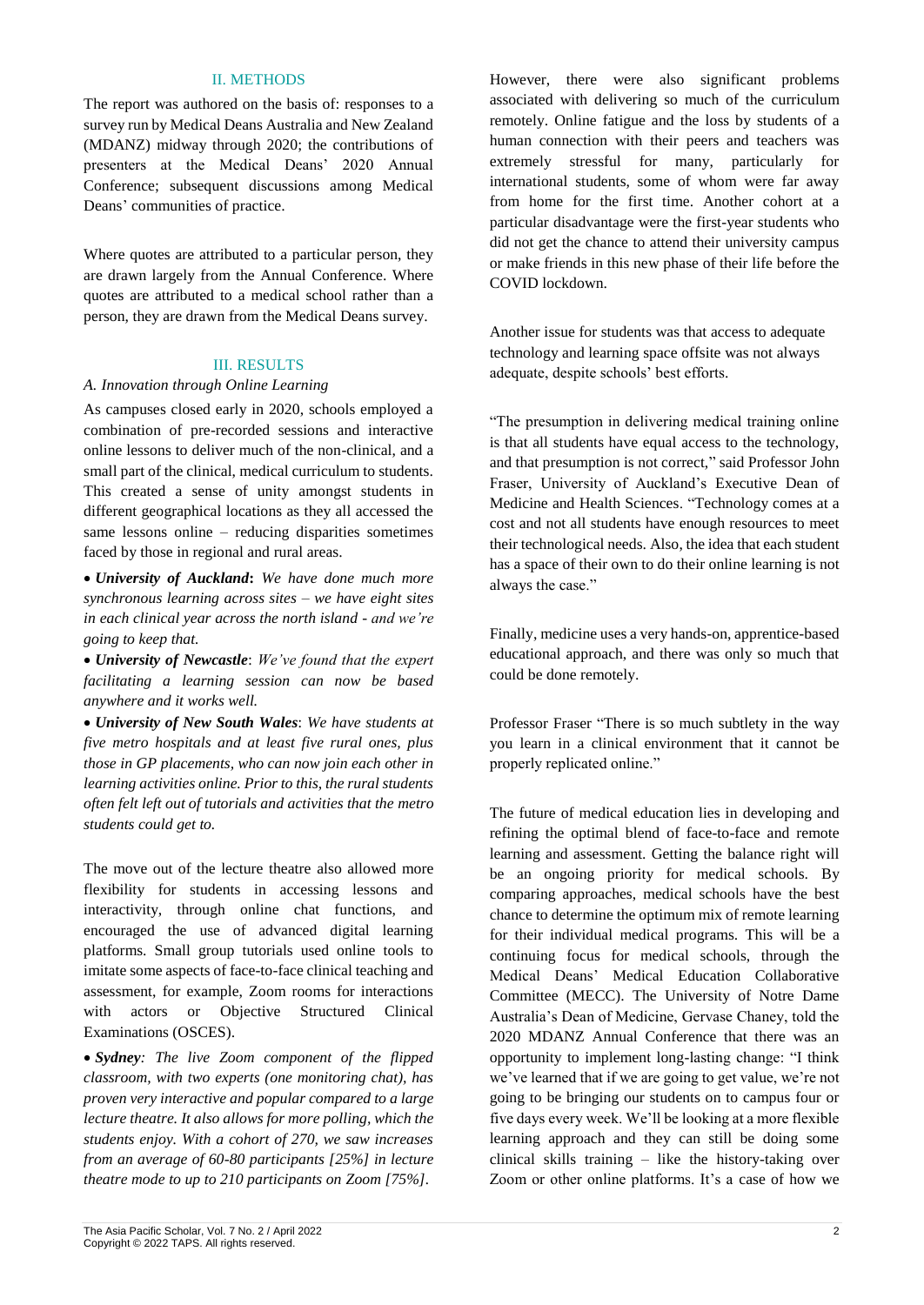normalise this so that when students step into the clinical space, it's a natural step for them."

#### *B. New Approaches to Clinical Learning*

After an initial halt during the onset of the pandemic, clinical placements for later-year medical students were largely re-instated in 2020.

In Australia, one of the defining features of these newstyle placements was the emphasis on shared responsibility between medical schools and health services. Medical schools collaborated as never before with each other and with health services on a range of clinical placement models and paid positions for medical students as part of the surge workforce. While remunerated roles already existed for final year students and pre-interns in other countries, including New Zealand, they were a first for Australia.

These new approaches to clinical placements and paid positions had the following features in common:

- the learning needs of the student were explicit and central
- the role of the student, and their scope of practice within the healthcare team, was more clearly defined and articulated
- medical schools and health services shared core responsibilities for students and the success of their placements.

There was strong and widespread support from Australian medical schools for the benefits brought by this shared responsibility for medical students on placement or working within healthcare environments.

Another key shift in clinical training came about due to the need to minimise patient exposure to multiple healthcare workers: in many cases, students were placed for longer periods of time in general wards caring for patients with a range of medical conditions, and their rotations in some medical specialties were cancelled (e.g. obstetrics and gynaecology, intensive care). Students reported feeling more connected to the other health professionals they worked alongside during these longer placements and more able to make a valuable work contribution to patient care.

The Deputy Vice Chancellor, Tropical Health and Medicine at James Cook University, Richard Murray, believes this provided greater exposure for students to whole-of-patient care: "The clinical phase of medical education has traditionally been carved into different rotational experiences across medical disciplines and cemented in place through departments, budgets and staffing. COVID-19 has driven more learning around the integrated experience of patients. Rather than curriculum by a set of rotations, you have curriculum according to people of all ages and with all sorts of problems, which are often complex and interrelated. Learning is more integrated now."

This discussion is furthered in the Medical Deans advocacy document *Training tomorrow's doctors – All pulling in the right direction* (Medical Deans Australia and New Zealand, 2021b), with a number of recommendations for change. One of these is for regulators, medical schools and jurisdictional health service providers to build on the insights from the evaluation of the Assistants in Medicine role piloted in response to the pandemic in NSW in 2020 (New South Wales Health, 2021) and the New Zealand Trainee Intern model, to develop a shared and explicit understanding of what is needed to be prepared for practice; and to strengthen arrangements for students' transition from medical school to employment.

### *C. Collaboration on Core Competencies*

Also supporting this more generalist approach was the co-development by schools of an agreed set of core competencies needed for final-year medical students to progress to graduation.

This unprecedented collaboration between universities saw medical schools co-develop the common core competencies needed to graduate as a means of quality assuring the rapid and extensive changes made to their programs and placements due to the pandemic. Developed through the Medical Deans' MECC, these core competencies were based on the schools' own course outcomes and aligned with those required by the Australian Medical Council.

• *Deakin University: We now have clear competencies mapped for internship - extended to the penultimate year. It is now less about the rotation and more about the competencies.*

• *University of Auckland: Based on our local graduate learning outcomes, we are emphasising core competencies over disciplinary learning outcomes. We are emphasising generic skills and capabilities.*

The collaboration between medical schools during 2020 – culminating in the collaboration on core competencies – was amongst the most ranked highly ranked innovations of period which resulted in the *Guidance statement: Clinical practice core competencies for*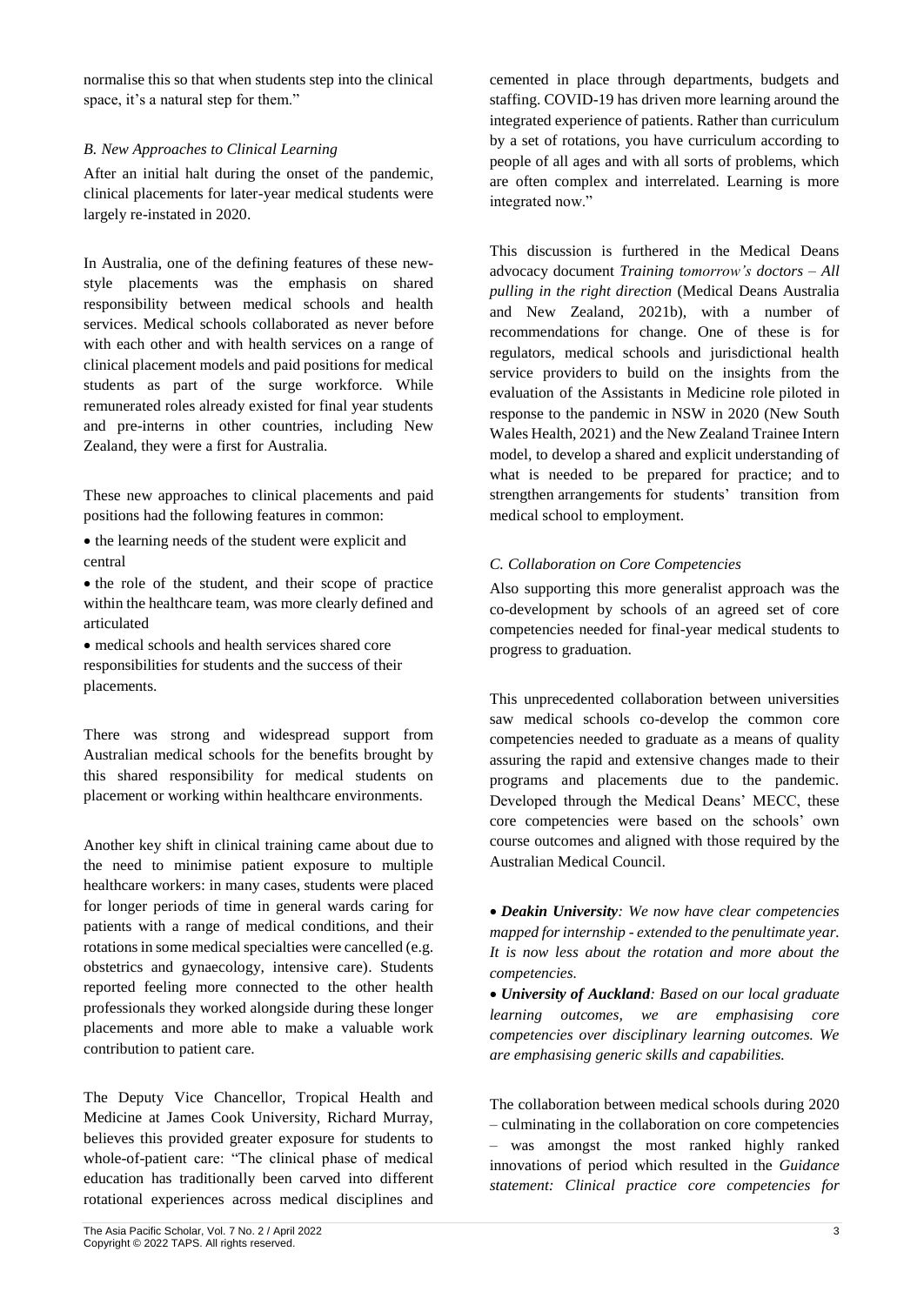*graduating medical students* (Medical Deans of Australia and New Zealand, 2020).

"The challenges of COVID made us create these dynamic and interactive education teams consisting of students, academics, professional support, design and IT staff all working together on re-developing format, content and assessments," said University of NSW's Associate Professor Torda. "At university level we did this across faculties; nationally, we worked more closely together, through Medical Deans in particular, to share and solve problems." (Medical Deans Australia and New Zealand, 2021a)

### *D. Lack of Opportunities in Community-Based Care*

A pre-existing lack of clinical training opportunities for medical students in community settings – in aged care in particular and, in some places, in general practice – only worsened during the COVID-19 pandemic.

National and international studies show that health systems which provide strong primary care are more cost-effective and associated with a more equitable distribution of healthcare across the population (Australian Department of Health, 2019). Yet GPs are not resourced in the same way as hospitals to provide clinical training for medical students, which fuels an over-emphasis on clinical training in hospitals. COVID-19 highlighted this problem, with GP placements becoming variable in 2020, as practices scrambled to secure the Personal Protective Equipment needed to provide patient services and tended to view medical students as an additional burden rather than as part of the health workforce response.

In the case of aged care, the limited training opportunities for clinical training that existed prior to the pandemic were lost completely in 2020, as facilities moved to shield their vulnerable elderly residents from COVID-19.

We know that the aging populations of Australia and New Zealand will increasingly require non-hospitalbased care to manage the chronic and comorbidity conditions that typically occur in older populations (Australian Department of Health, 2019). Medical schools and health services must work together and with governments to ensure that more quality clinical training opportunities are available for students in both community-based aged care and general practice. In addition, to develop and implement solutions effectively there has to be continued and stronger collaboration right along the medical training and research pipeline, from medical schools to specialist training.

• co-develop future training models that target the priority areas of workforce need; and

• explore the possibility of a "flipped" model for community-based PGY1 and PGY2 doctors where the majority of their experience occurs in a communitybased setting, rotating into hospitals for training as required.

## IV CONCLUSION

While the impact of the pandemic on medical education and training in 2020 was costly – both financially and personally – the scale of disruption provided a unique opportunity for step change. In many cases, the sudden and massive changes created strong potential for lasting improvement. In other areas, the pandemic highlighted cracks that already existed within the health sector (e.g. lack of clinical placements in community healthcare settings), which will require coordinated effort beyond the medical education sector to fix.

Medical Deans has incorporated and built on these key learnings with the development of a number of advocacy positions and documents. In addition to those reports already mentioned, the learning has informed the student support document *Creating a culture of support - For medical students transitioning to practice* (Medical Deans Australia and New Zealand, 2021c), as well as the Medical Deans' submission to the consultation for the Australian Medical Council's Review of the Accreditation Standards for Primary Medical Programs.

Medical schools are looking to capitalise on the resourcefulness and innovation of 2020 in all the ways highlighted in this article and the full report by Medical Deans. To fully realise this potential, they will need to work in partnership with all those involved: students, health services, prevocational training, specialist colleges, regulators, and governments.

### Notes on Contributors

Mary Anne Reid developed the Medical Deans survey of members schools and collated its findings. She integrated these with elements of the presentations made at the 2020 Annual Conference, and other member discussions, to develop the structure and write the text.